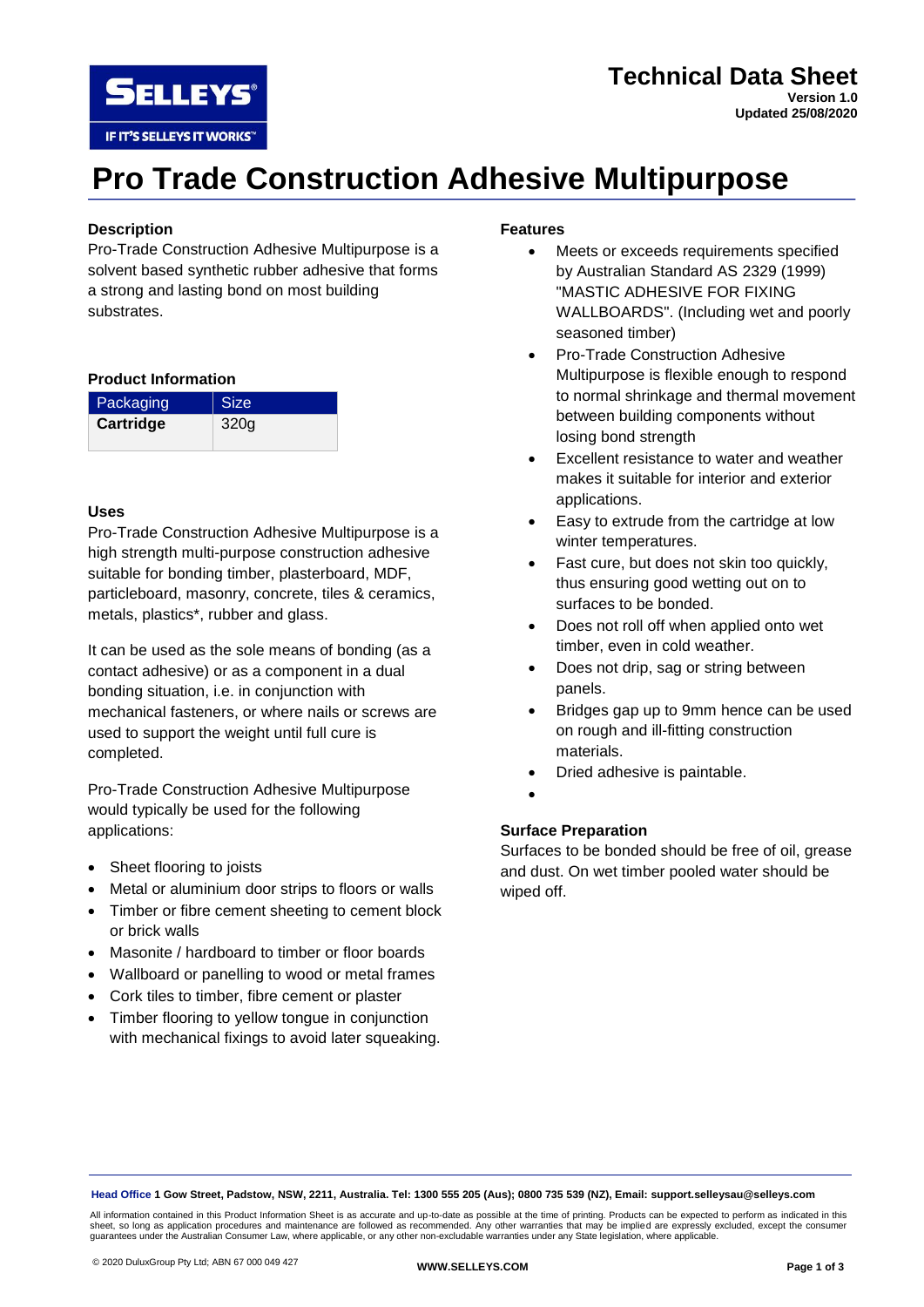

# **Pro Trade Construction Adhesive Multipurpose**

## **Technical Details**

| Property                                                                 | <b>Typical Result</b>                                                                                             |
|--------------------------------------------------------------------------|-------------------------------------------------------------------------------------------------------------------|
| <b>Technology</b>                                                        | Solvent based synthetic<br>rubber                                                                                 |
| Colour                                                                   | Beige                                                                                                             |
| Density                                                                  | 1.15                                                                                                              |
| <b>Open Time</b>                                                         | 20-30 min. (depending upon<br>prevailing conditions)                                                              |
| <b>Initial Cure</b>                                                      | Strong bond after 24 hours                                                                                        |
| <b>Full Cure</b>                                                         | 7 days                                                                                                            |
| <b>Sag Resistance</b><br>AS 2329 (1999)<br>Appendix A                    | Approx. 2mm                                                                                                       |
| <b>Flow and</b><br><b>Transfer</b><br>AS 2329 (1999)<br>Appendix B       | > 75% transfer after<br>15 minutes drying                                                                         |
| <b>Initial Bond</b><br><b>Strength</b><br>AS 2329 (1999)<br>Appendix D   | > 500 kPa after 24 hours                                                                                          |
| <b>Bond Strength</b><br>in Tensile Shear<br>AS 2329 (1999)<br>Appendix E | >1 MPa                                                                                                            |
| <b>Bond Strength</b><br>in Peel<br>AS 2329 (1999)<br>Appendix F          | Approx.40 N/25mm                                                                                                  |
| <b>Static Load in Shear</b><br>AS 2329 (1999)<br>Appendix G              | > 10 days sustaining a 40N<br>load @ 40°C<br>Indicative data only not intended for preparation of appelfications. |

Indicative data only, not intended for preparation of specifications

## **Directions for Use**

Cut cartridge tip, fit nozzle and cut end to desired opening (approx 5 mm diameter)

Direct a bead along the length of the joist, stud or batten. On broad flat surfaces apply beads every 40 cm. ('zig-zag' beads are more appropriate on surfaces of moderate width; eg shiplap panels.)

Fix with sufficient nails, screws or clamping to hold load and achieve contact over the total bond area. Wet bonds are repositionable for up to 20 mins after fitting.

Allow adhesives to set (at least 24 hours) before removing any temporary fasteners or clamping. (refer to Bond Strength Time)

CONTACT BOND METHOD may be used for faster grab. Apply to one surface only, press together and pull apart. Allow surfaces to dry 2-5 minutes before firmly joining. Surfaces should not be kept apart for longer than 20 minutes as to do so will impair bond strength

#### **How to Use - Flooring**

When fixing sheet flooring (eg particleboard), use in conjunction with flooring manufacturer's installation specifications for minimum nailing requirements.

Note: To eliminate squeaks in tongue and groove flooring, apply a bead of Pro-Trade Construction Adhesive into groove of each board in conjunction with mechanical fixings.

#### **Tips**

Time for strong bond depends on nature and condition of application. In most situations\*\* a strong bond can be achieved after 24 hours and will continue to strengthen Over 2-3 day period. Full cure can take up to 7 days.

\*\* Curing is achieved by evaporation of solvent. Time to achieve full strength is increased: at constant low temperatures; when thick applications (joints) are used; wide areas are bonded; when bonded surfaces are impervious (eg metals and dense timbers).

#### **Coverage**

Approximately 6 square meters (2 standard sheets) of wall panelling or up to 15 metres of 5 mm bead.

**Head Office 1 Gow Street, Padstow, NSW, 2211, Australia. Tel: 1300 555 205 (Aus); 0800 735 539 (NZ), Email: support.selleysau@selleys.com**

All information contained in this Product Information Sheet is as accurate and up-to-date as possible at the time of printing. Products can be expected to perform as indicated in this<br>sheet, so long as application procedur guarantees under the Australian Consumer Law, where applicable, or any other non-excludable warranties under any State legislation, where applicable.